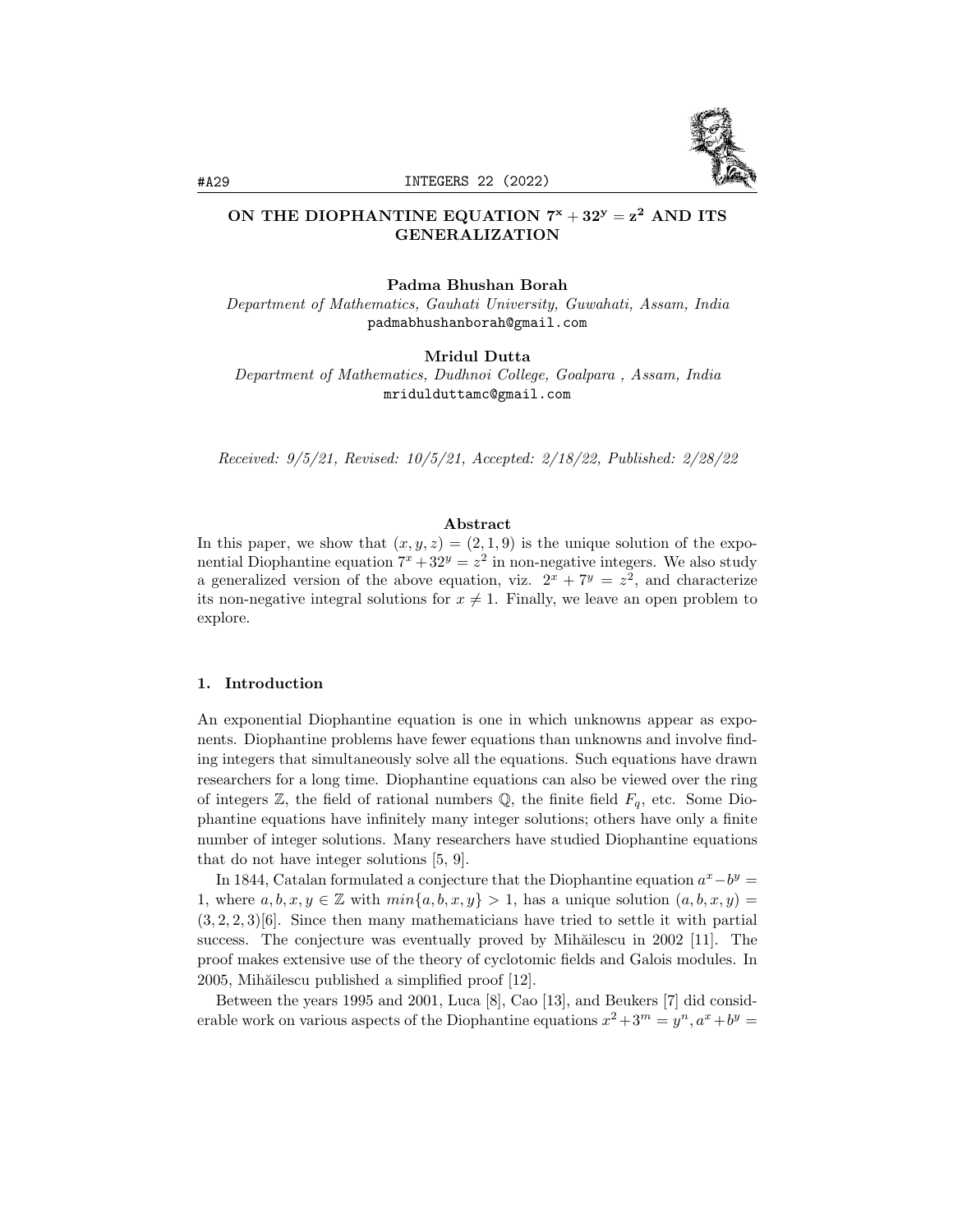$c^z$ ,  $Ax^p + By^q = Cz^r$  and others. In 2007, Acu proved that the Diophantine equation  $2^x + 5^y = z^2$  has only two non-negative integral solutions, viz.  $(3,0,3)$ and  $(2, 1, 3)$  [4]. In the period 2010-2016, Suvarnamani [1], Sroysang [2], and others did extensive work on different types of Diophantine equations, such as  $4^x + 7^y = z^2$ ,  $4^x + 11^y = z^2$ ,  $4^x + 13^y = z^2$ ,  $4^x + 17^y = z^2$ ,  $A^x + B^y = C^z$ ,  $3^x + 5^y = 1$  $z^2$ ,  $8^x + 19^y = z^2$ ,  $31^x + 32^y = z^2$ , and  $7^x + 8^y = z^2$ . Recently, Burshtein [10] did related work.

## 2. Preliminaries

Conjecture 1 ([11]). (Catalan's Conjecture) The unique solution for the Diophantine equation  $a^x - b^y = 1$  where  $a, b, x, y \in \mathbb{Z}$  with  $min\{a, b, x, y\} > 1$  is  $(3, 2, 2, 3)$ .

**Lemma 1.** The equation  $7^x + 1 = z^2$  has no solution in non-negative integers.

Proof. This is a direct consequences of Chao Ko's result [3].  $\Box$ 

**Lemma 2.** The equation  $1 + 32^y = z^2$  has no solution in non-negative integers.

Proof. This too is a direct consequences of Chao Ko's result [3].

 $\Box$ 

In this paper, we will use Catalan's conjecture and the above two lemmas for solving the exponential Diophantine equations  $7^x + 32^y = z^2$ , and a generalized version of it.

### 3. Main Results

**Theorem 1.** The exponential Diophantine equation  $7^x + 32^y = z^2$  has the unique solution  $(2, 1, 9)$  in non-negative integers  $(x, y, z)$ .

*Proof.* From Lemma 1 and Lemma 2, we have  $x \ge 1$  and  $y \ge 1$ . Now, the given equation is

$$
7^x + 32^y = z^2. \tag{1}
$$

Equation (1) implies that z is odd, which implies  $z^2 = 4l + 1$  for some  $l \in \mathbb{N}$ . Also, Equation (1) implies  $7^x \equiv z^2 \equiv 1 \pmod{4}$ , implying that x is even. Let  $x = 2k, k \in \mathbb{N}$ . Therefore, Equation (1) implies  $2^{5y} = z^2 - (7^k)^2 = (z - 7^k)(z + 7^k)$ , which in turn implies  $z - 7^k = 2^u, z + 7^k = 2^{5y-u}$ , where  $u \in \mathbb{N}, 5y - u > u$ , i.e.,  $5y > 2u$ . Now,  $(z + 7^k) + (z - 7^k) = 2^{5y-u} + 2^u$ . This means,  $2z = 2^u + 2^{5y-u}$ , which implies  $2z = 2^u(1 + 2^{5y-2u})$ . Thus,

$$
z = 2^{u-1}(1+2^{5y-2u}),
$$
\n(2)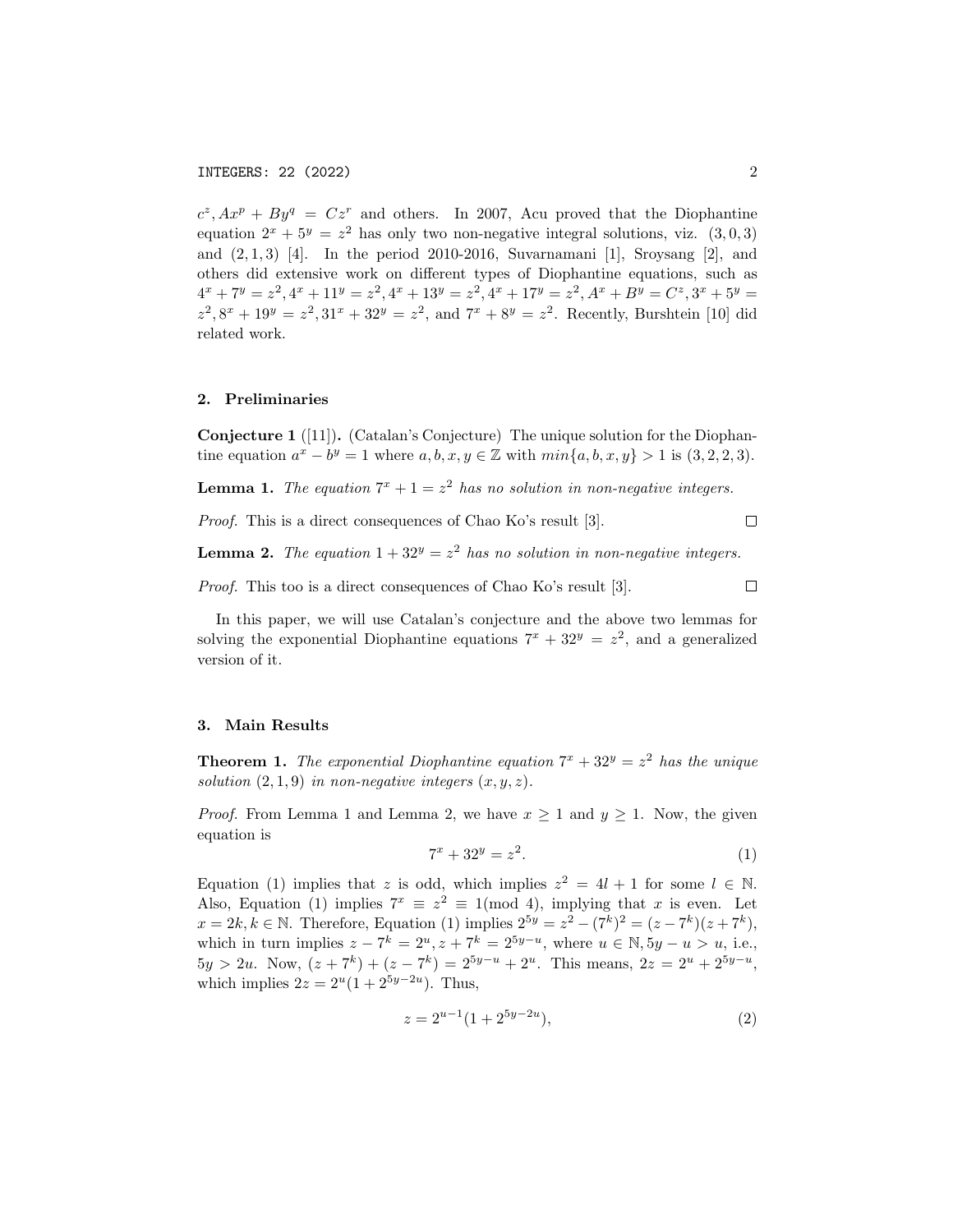Since z is odd, by Equation (1), therefore Equation (2) implies  $u - 1 = 0$  implying  $u = 1$ . Therefore,

$$
z = 1 + 2^{5y-2},\tag{3}
$$

Also,  $(z+7^k) - (z-7^k) = 2^{5y-u} - 2^u$  implies  $2.7^k = 2^u(2^{5y-2u} - 1)$ . Since  $u = 1$ , so  $7^k = 2^{5y-2} - 1$ , implying  $2^{5y-2} - 7^k = 1$ , which in turn implies  $k = 0$  or 1 by Catalan's Conjecture. This means that  $2^{5y-2} = 2$  or  $2^3$ , implying  $5y - 2 = 1$ or 3. From this we get that  $y = 1$  is the only admissible integral solution. Also,  $k = 1$  implies  $x = 2k = 2$ , and Equation (3) implies  $z = 1 + 2^{5.1-2} = 9$ . Therefore  $(x, y, z) = (2, 1, 9)$  is the only non-negative integral solution of the exponential Diophantine equation  $7^x + 32^y = z^2$ .  $\Box$ 

**Theorem 2.** The only solutions of the exponential Diophantine equation  $2^x + 7^y =$  $z^2$  in non-negative integers are  $(3,0,3)$  and  $(5,2,9)$  for  $x \neq 1$ .

Proof. We will apply a similar method of proof to that used in Theorem 1, by splitting the exponent of 2 into two terms, according to the given factorization of  $z^2 - 7^{2k}$ .

Case 1:  $x = 0$ . In this case,  $2^x + 7^y = z^2$  becomes  $1 + 7^y = z^2$ . This implies  $z^2 - 7^y = 1$ , and the Catalan conjecture gives  $y = 0$  or  $y = 1$ . If  $y = 0$ , then  $z^2 = 2$ implies that no integer solution exists. If  $y = 1$ , then  $z^2 = 8$  also implies that no integer solution exists.

Case 2:  $x > 1$ . In this case, the given equation implies that z is odd, which in turn implies  $z^2 \equiv 1 \pmod{4}$ . Also,  $x \geq 2$ , which implies that  $4 \mid 2^x$ . Therefore, taking Equation (4) modulo 4 we get that  $0 + (-1)^y \equiv 1$  implies  $y = 2k$ , with k being a non-negative integer. We note that  $k = 0$  corresponds to  $y = 0$ , and this case is a consequence of Chao Ko's result [3], but still we show it explicitly here. From Equation (4),  $2^x + 7^{2k} = z^2$ . This implies  $2^x = z^2 - (7^k)^2 = (z - 7^k)(z + 7^k)$ , which in turn implies  $2^u = z - 7^k, 2^{x-u} = z + 7^k$ , where  $x - u > u$ , i.e.,  $x > 2u$ . Then,  $2^{x-u} - 2^u = (z + 7^k) - (z - 7^k)$ , implying  $2^u(2^{x-2u} - 1) = 2^1 \cdot 7^k$ , which implies  $u = 1, 2^{x-2.1} - 1 = 7^k$ . This gives  $2^{x-2} - 7^k = 1$ , and Catalan's conjecture implies  $k = 0, 1$  or  $x - 2 = 0, 1$ . Now,  $k = 0$  implies  $2^{x-2} = 2^1$ , rendering  $x = 3$ . Also,  $y = 2k = 0$  and  $z^2 = 2^3 + 7^0 = 3^2$ , which implies  $z = 3$ . Therefore  $(x, y, z) = (3, 0, 3)$ is a solution of Equation (4). Again,  $k = 1$  implies  $2^{x-2} = 1 + 7 = 8 = 2^3$ , rendering  $x = 2 + 3 = 5$ . Also,  $y = 2k = 2$  and  $z^2 = 2^5 + 7^2 = 9^2$ , which implies  $z = 9$ . Therefore,  $(5, 2, 9)$  is another solution of Equation (4). Also,  $x = 2$  gives  $z^2 = 2^0 + 7^{2k}$ , which implies  $z^2 - 7^{2k} = 1$ , and Catalan's conjecture implies  $k = 0$ , implying  $z^2 = 2$ , which is impossible. Finally, for  $x = 3$ ,

$$
z^2 = 2^3 + 7^{2k}.\tag{4}
$$

From this equation we get  $2^3 = z^2 - (7^k)^2$ , which implies  $2^1 \cdot 2^2 = (z - 7^k)(z + 7^k)$ . Since z is odd, we have  $z - 7^k = 2^1, z + 7^k = 2^2$ , giving  $2z = 2 + 2^2 = 6$ , implying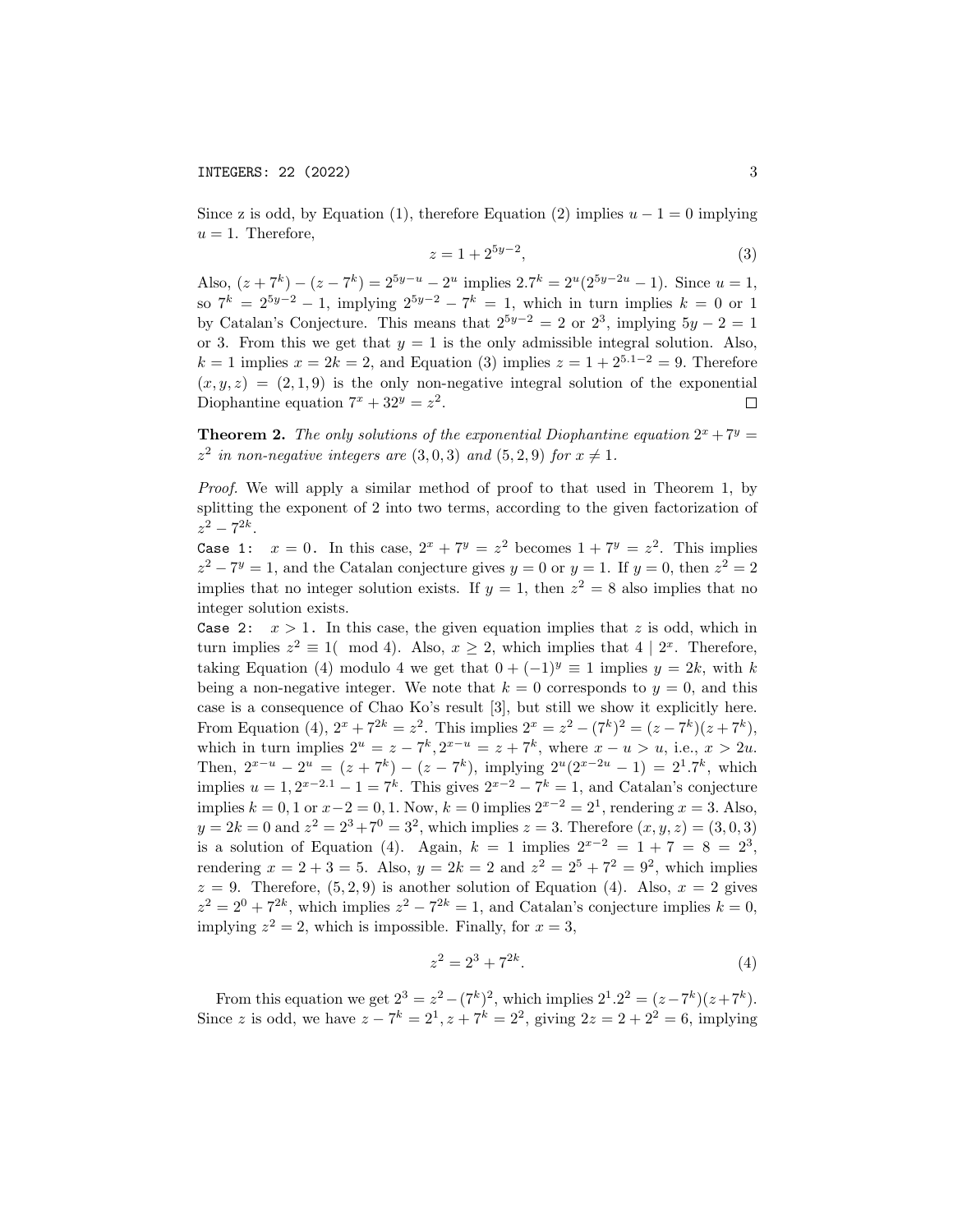$z = 3$ . Then, Equation (5) gives  $3^2 = 2^3 + 7^{2k}$ , which implies  $1 = 7^y$  (since  $y = 2k$ ), i.e.,  $y = 0$ . Thus, we again get  $(x, y, z) = (3, 0, 3)$  as a solution. Therefore, there are exactly two solutions of Equation (4) for  $x \neq 1$ ; these are  $(3, 0, 3)$  and  $(5, 2, 9)$ .  $\Box$ 

We observe that the solution  $(5, 2, 9)$  precisely corresponds to the solution  $(2, 1, 9)$ of Theorem 1.

**Remark 1.** The exponential Diophantine equation  $2 + 7^y = z^2$  has  $(y, z) = (1, 3)$ as one of the solutions. This equation is a special case of the Pilai conjecture, which says that  $a^x - b^y = 2$  has only the solution  $(a, b; x, y) = (3, 5; 3, 2)$  in positive integers with  $x, y > 1$ . If the Pilai conjecture is true,  $(y, z) = (1, 3)$  is the unique solution of  $2 + 7^y = z^2$ . It is still an open problem to determine if it has any other solution.

### 4. Conclusion

The Diophantine equation has been of interest to mathematicians since antiquity. Many Diophantine equations can be solved with a finite or an infinite number of variables. In this article, we have shown that the exponential Diophantine equation  $7^x + 32^y = z^2$  has a unique solution, viz.  $(x, y, z) = (2, 1, 9)$ . We have further shown that for  $x \neq 1$ , the generalized exponential Diophantine equation  $2^x + 7^y = z^2$  has exactly two solutions:  $(3,0,3)$  and  $(5,2,9)$ . It remains open to investigation if it has a solution other than  $(1, 1, 3)$  for  $x = 1$ .

#### References

- [1] A. Suvarnamani, Solution of the Diophantine equation  $p^x + q^y = z^2$ , Int. J. Pure. Appl. Math. 94 (4) (2014), 457-460.
- [2] B. Sroysang, On the Diophantine equation  $7^x + 8^y = z^2$ , Int. J. Pure. Appl. Math. 84 (1) (2013), 111-114.
- [3] C. Ko, On the Diophantine equation  $x^2 = y^n + 1$ ,  $xy \neq 0$ , *Sci. Sin.* 14 (1965), 457-460.
- [4] D. Acu, On a Diophantine equation  $2^x + 5^y = z^2$ , Gen. Math. **15** (2007), 145-148.
- [5] D. M. Burton,Elementary Number Theory, McGraw-Hill Education, 2006.
- [6] E. Catalan, Note extraite d'une lettre adressée à l'éditeur, *J. Reine Angew. Math.* 27 (1844), 192.
- [7] F. Beukers, The Diophantine equation  $Ax^p + By^q = Cz^r$ , Duke Math. J. 91 (1) (1998), 61-88.
- [8] F. Luca, On a Diophantine equation, Bull. Austral. Math. Soc. 61 (2000), 241-246.
- [9] R.F. Taki ElDin, Applying modular arithmetic to Diophantine equations, Integers 18 (2018), Article A64.